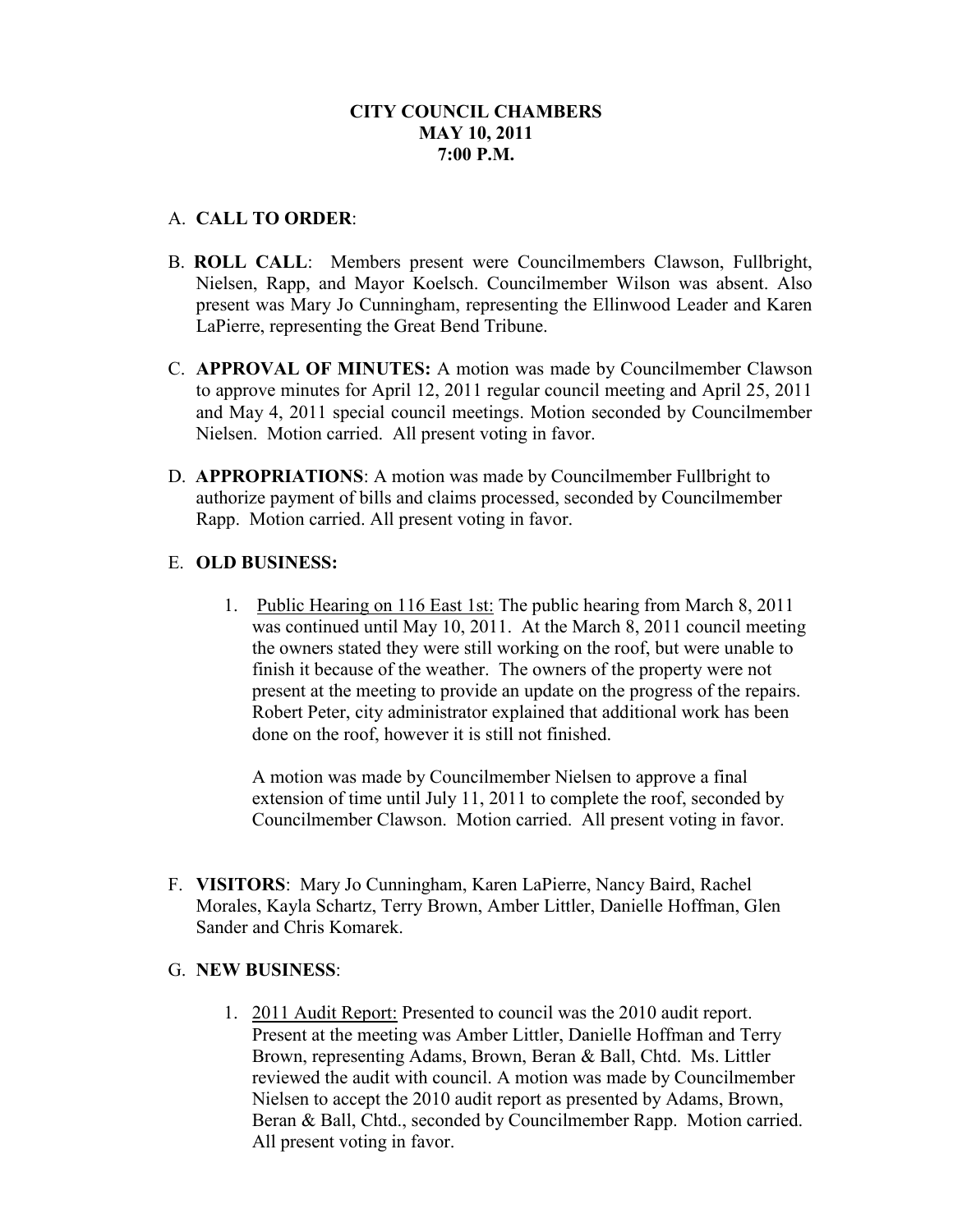2. Adoption of Barton County Multijurisdictional Hazard Mitigation Plan: Presented to council was Resolution No. 051011, a resolution adopting the Barton County Multi-Jurisdictional Hazard Mitigation Plan. The City is required to participate in the plan to be eligible for FEMA benefits in the future.

A motion was made by Councilmember Clawson to approve Resolution No. 051011, seconded by Councilmember Nielsen. Motion carried. All present voting in favor.

3. Ellinwood Commission on Aging Request: Presented to council was a request from the Ellinwood Commission on Aging to appoint Larry Drees and Ron Cunningham to the board to fill two 2 vacant positions.

A motion was made by Councilmember Nielsen to appoint Larry Drees and Ron Cunningham to the Ellinwood Commission on Aging Board, seconded by Councilmember Fullbright. Motion carried. All present voting in favor.

- 4. Cereal Malt Beverage License Application for After Harvest Festival: Presented to council was an application for a cereal malt beverage license, submitted by the Kansas Sidewinders, MC for operation of a beverage tent at the After Harvest Festival. A motion was made by Councilmember Nielsen to approve the cereal malt beverage application for operation of a beverage tent for the Kansas Sidewinders, MC at the After Harvest Festival, seconded by Councilmember Rapp. Motion carried. All present voting in favor.
- 5. Ordinance for Consumption of Cereal Malt Beverages on Public Property: Presented to council for review was Ordinance 2011-3, an ordinance that allows for the consumption of cereal malt beverages and alcoholic liquor in the City Park in association with the beverage tent and the After Harvest Festival Dance.

A motion was made by Councilmember Fullbright to approve Ordinance 2011-3, an ordinance exempting certain following described public property, the title of which is vested in the City of Ellinwood, Kansas to permit the consumption of alcoholic liquor and cereal malt beverages theron, as authorized by charter ordinance No. 5 of said city and establishing the time when such exemption shall be effective. Councilmember Nielsen seconded the motion. Motion carried. All present voting in favor.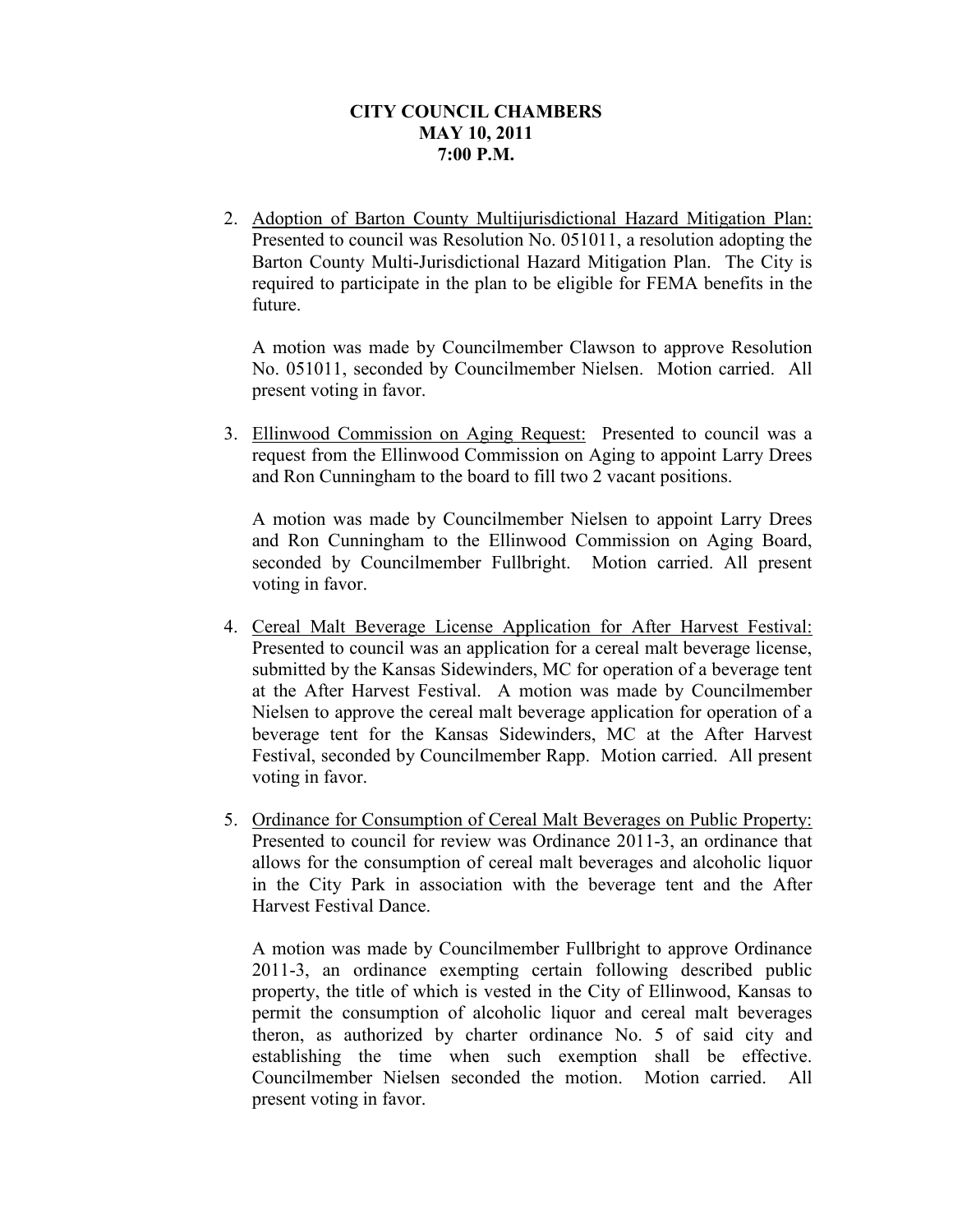6. Chamber Request: Nancy Baird, representing the Chamber of Commerce was present to request use of city facilities for the After Harvest Festival on July  $14<sup>th</sup>$  through the  $16<sup>th</sup>$ . Facilities requested include the practice football field, City Park, Wolf Park, Wolf Pond and the city streets for the 5 and 10K run.

A motion was made by Councilmember Clawson to approve the request from the Ellinwood Chamber of Commerce to use city facilities as requested above, seconded by Councilmember Fullbright. Motion carried. All present voting in favor.

- 7. FBLA Presentation: Kayla Schartz and Rachel Morales, representing the Ellinwood High School Future Business Leaders of America (FBLA) were present to provide details to the council about their upcoming trip to Orlando, Florida to compete in the national competition. According to Ms. Schartz and Ms. Morales this is only the 2<sup>nd</sup> year of FBLA at EHS and the chapter has qualified 5 young women to attend the national competition. The national conference will be held the last week of June.
- 8. Chip and Seal Bid: Presented to Council were three bid proposals for the 2011 chip and seal project. The bids received were as follows:

| Hi-Plains Sand - \$2.22 per square yard   | \$51,113.28 |
|-------------------------------------------|-------------|
| APAC-Kansas - \$2.27 per square yard      | \$57,889.48 |
| (including a \$5,625 mobilization charge) |             |
| Holland Paving \$3.15 per square yard     | \$72,525.00 |

A motion was made by Councilmember Clawson to accept the bid of \$51,113.28 from Hi-Plains Sand in Kanopolis for the chip and seal project, seconded by Councilmember Nielsen. Motion carried. All present voting in favor.

9. Aaron Birzer to address council: Aaron Birzer was present at the meeting to address council regarding animal carcasses being dumped in the county ditches.

#### H. **REPORTS**:

- 1. Municipal Court Report: Presented to Council was the Municipal Court Report for April 2011.
- 2 Utilities Production Report: Presented to Council was the Utilities Production Report.